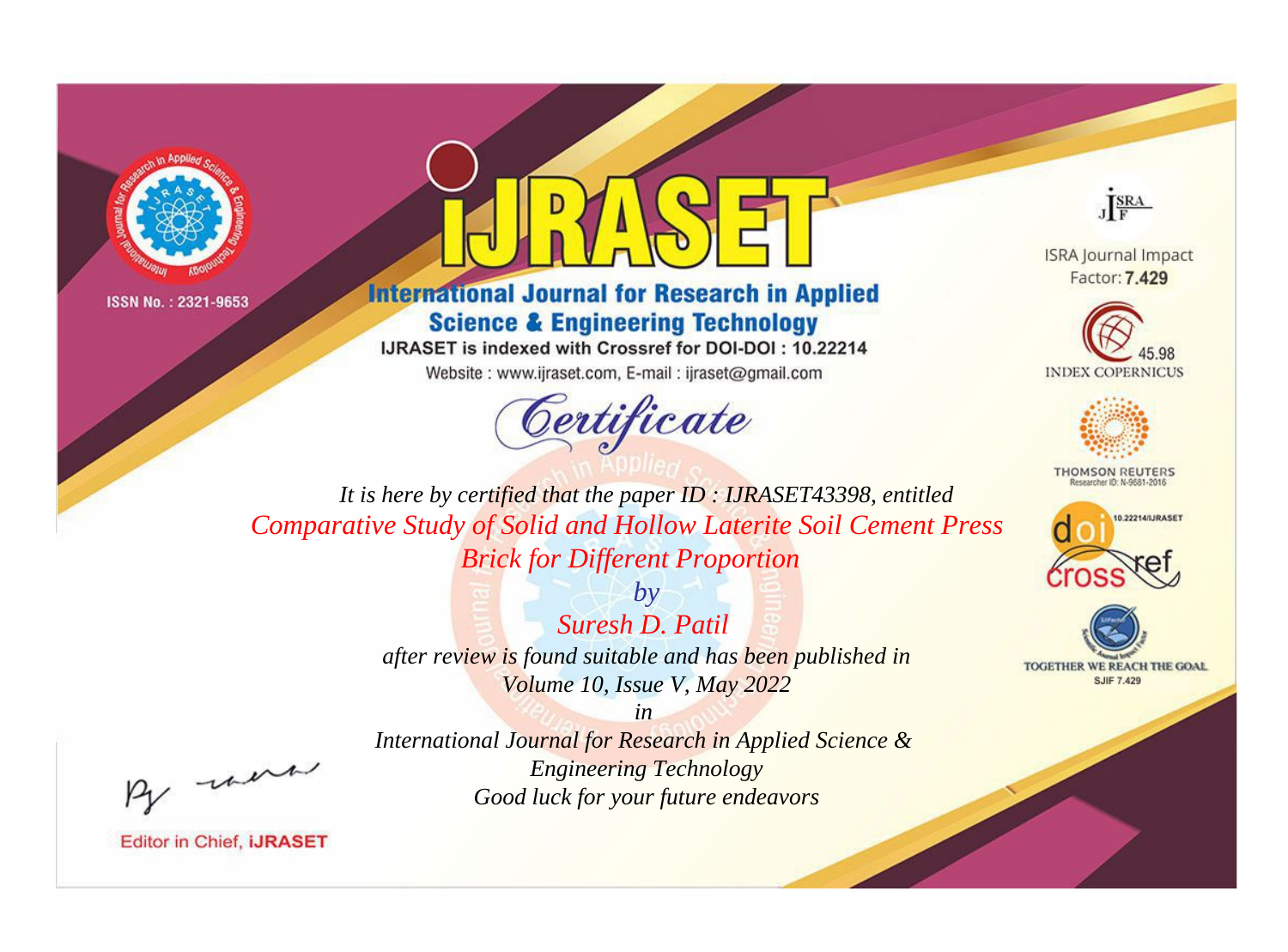



**International Journal for Research in Applied Science & Engineering Technology** 

IJRASET is indexed with Crossref for DOI-DOI: 10.22214

Website: www.ijraset.com, E-mail: ijraset@gmail.com





**ISRA Journal Impact** Factor: 7.429





**THOMSON REUTERS** 



TOGETHER WE REACH THE GOAL **SJIF 7.429** 

*It is here by certified that the paper ID : IJRASET43398, entitled Comparative Study of Solid and Hollow Laterite Soil Cement Press Brick for Different Proportion*

> *by Samruddhi S. Thorawade after review is found suitable and has been published in Volume 10, Issue V, May 2022*

, un

*International Journal for Research in Applied Science & Engineering Technology Good luck for your future endeavors*

*in*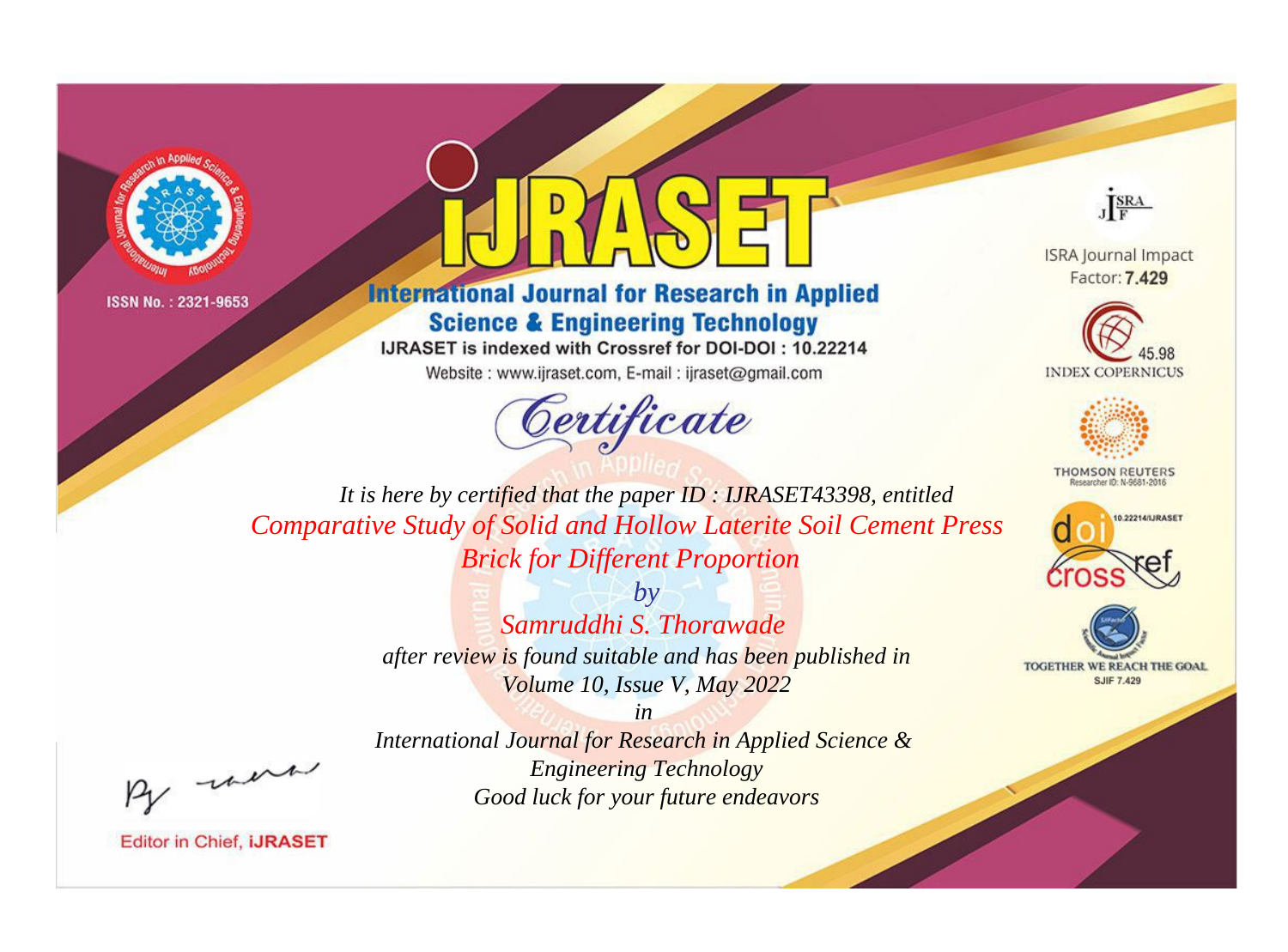



**International Journal for Research in Applied Science & Engineering Technology** 

IJRASET is indexed with Crossref for DOI-DOI: 10.22214

Website: www.ijraset.com, E-mail: ijraset@gmail.com





**ISRA Journal Impact** Factor: 7.429





**THOMSON REUTERS** 



TOGETHER WE REACH THE GOAL **SJIF 7.429** 

*It is here by certified that the paper ID : IJRASET43398, entitled Comparative Study of Solid and Hollow Laterite Soil Cement Press Brick for Different Proportion*

> *by Anuja G. Shinde after review is found suitable and has been published in Volume 10, Issue V, May 2022*

, were

*International Journal for Research in Applied Science & Engineering Technology Good luck for your future endeavors*

*in*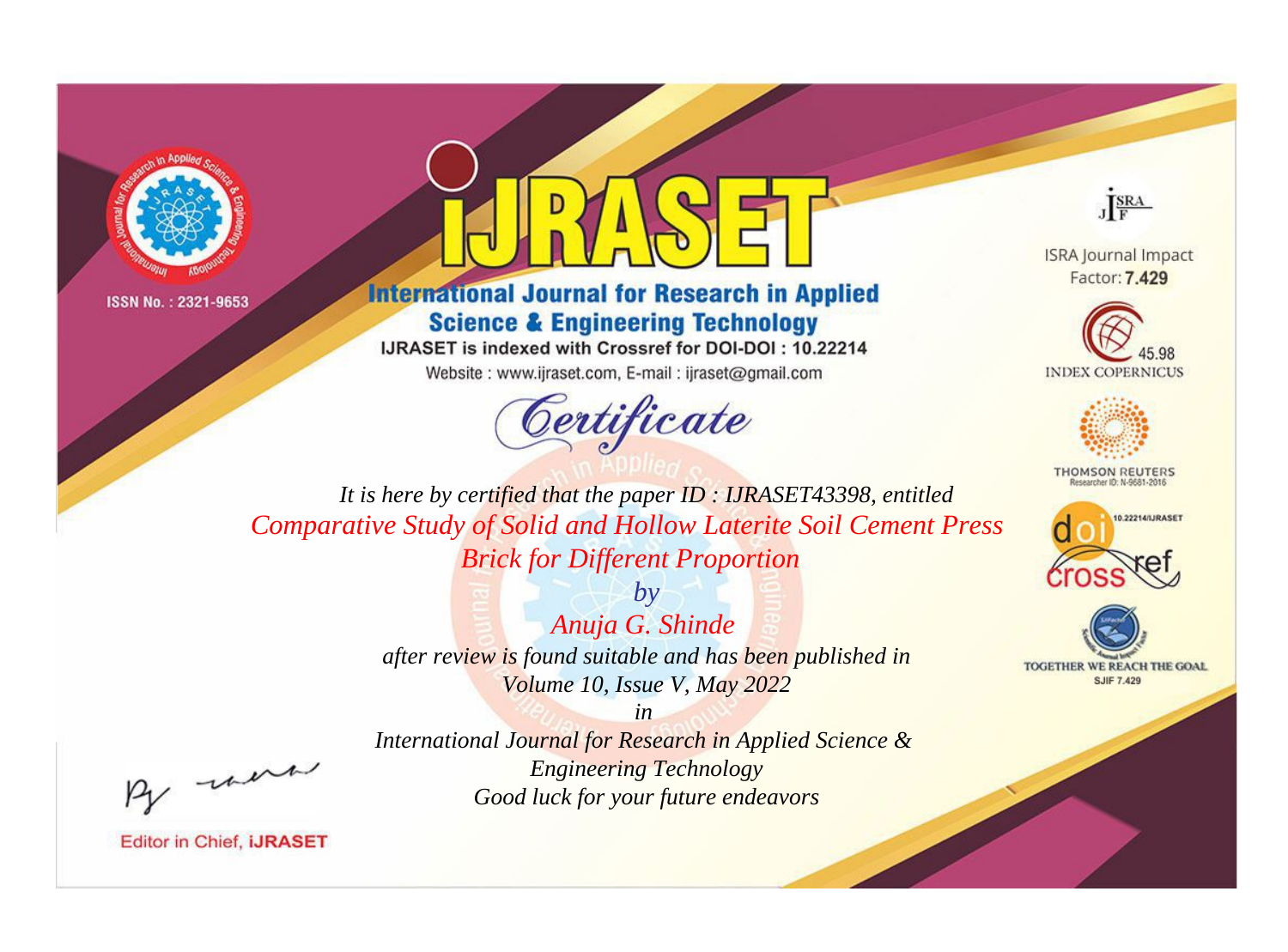



**International Journal for Research in Applied Science & Engineering Technology** 

IJRASET is indexed with Crossref for DOI-DOI: 10.22214

Website: www.ijraset.com, E-mail: ijraset@gmail.com





**ISRA Journal Impact** Factor: 7.429





**THOMSON REUTERS** 



TOGETHER WE REACH THE GOAL **SJIF 7.429** 

*It is here by certified that the paper ID : IJRASET43398, entitled Comparative Study of Solid and Hollow Laterite Soil Cement Press Brick for Different Proportion*

> *by Shivtej S. Bhalvane after review is found suitable and has been published in Volume 10, Issue V, May 2022*

, were

*International Journal for Research in Applied Science & Engineering Technology Good luck for your future endeavors*

*in*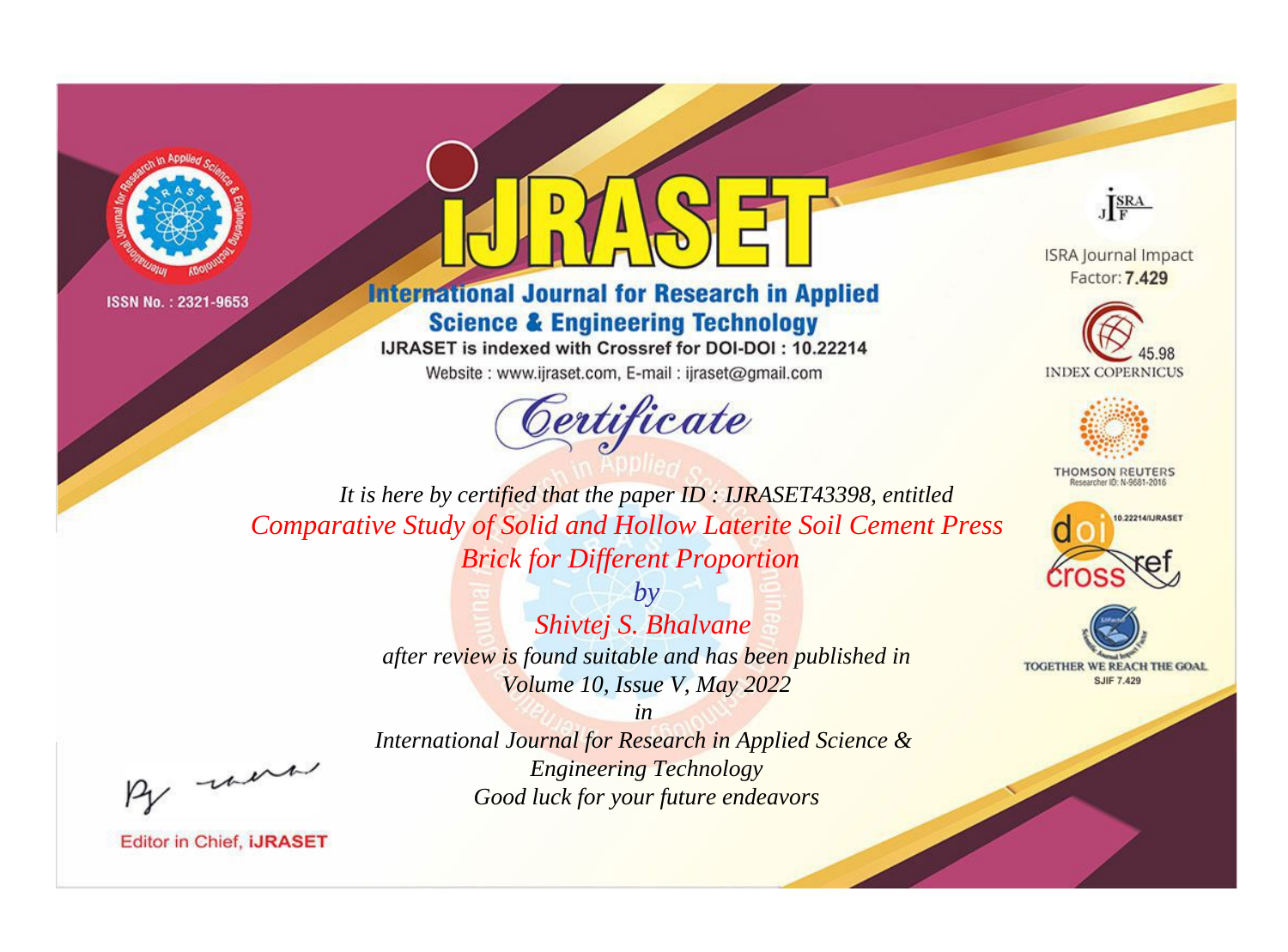



**International Journal for Research in Applied Science & Engineering Technology** 

IJRASET is indexed with Crossref for DOI-DOI: 10.22214

Website: www.ijraset.com, E-mail: ijraset@gmail.com





**ISRA Journal Impact** Factor: 7.429





**THOMSON REUTERS** 



TOGETHER WE REACH THE GOAL **SJIF 7.429** 

*It is here by certified that the paper ID : IJRASET43398, entitled Comparative Study of Solid and Hollow Laterite Soil Cement Press Brick for Different Proportion*

> *by Aditya R. Waghamare after review is found suitable and has been published in Volume 10, Issue V, May 2022*

*in International Journal for Research in Applied Science & Engineering Technology Good luck for your future endeavors*

, un